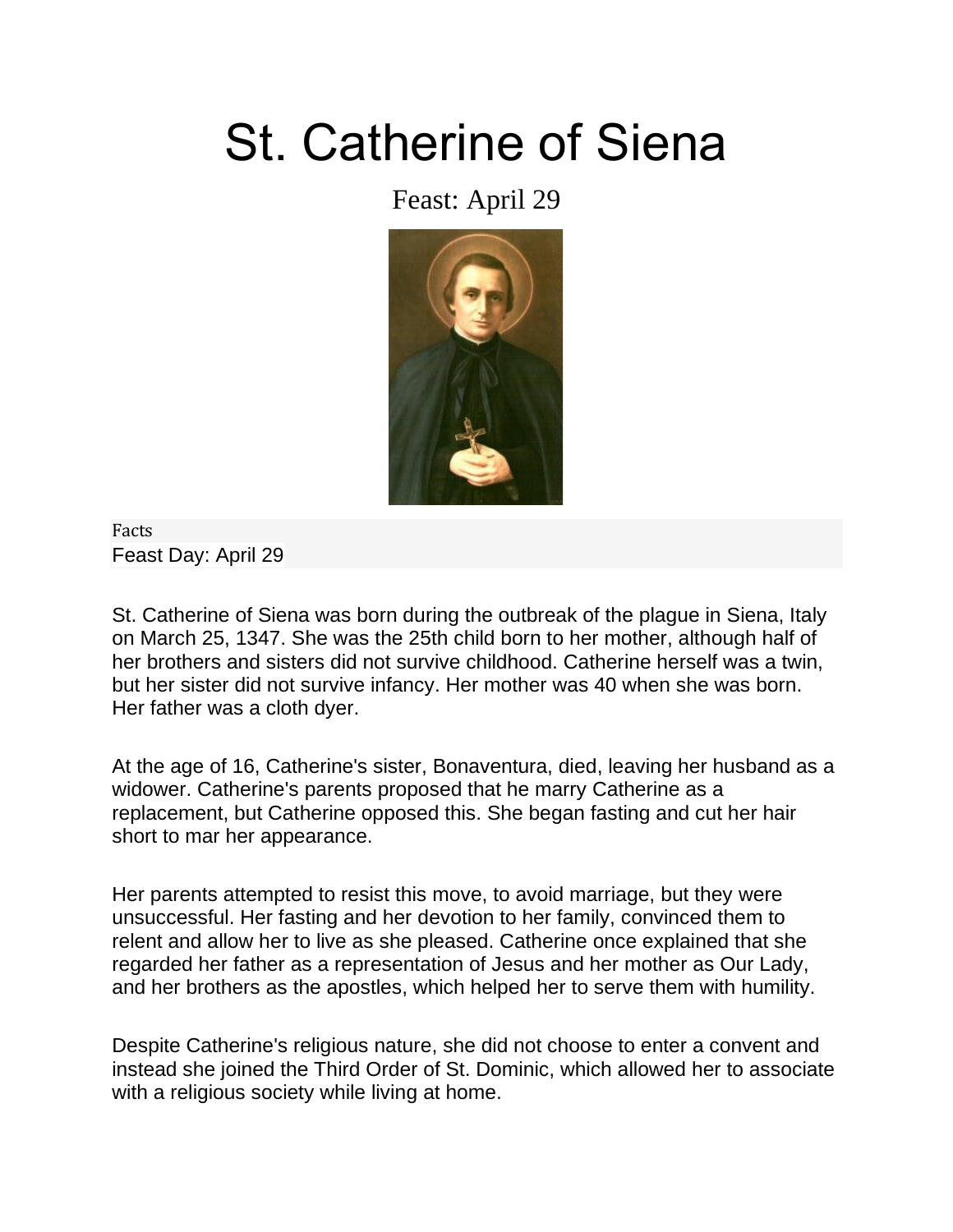Fellow Dominican sisters taught St. Catherine how to read. Meanwhile, she lived quietly, isolated within her family home.

St. Catherine developed a habit of giving things away and she continually gave away her family's food and clothing to people in need. She never asked permission to give these things away, and she quietly put up with their criticisms.

Something changed her when she was 21. She described an experience she referred to as her "mystical marriage to Christ." There are debates over whether or not St. Catherine was given a ring with some claiming she was given a bejeweled ring, and other claiming the ring was made of Jesus's skin. St. Catherine herself started the rumor of the latter in her writings, but she was known to often claim the ring itself was invisible.

Such mystical experiences change people, and St. Catherine was no exception. In her vision, she was told to reenter public life and to help the poor and sick. She immediately rejoined her family and went into public to help people in need.

She often visited hospitals and homes where the poor and sick were found. Her activities quickly attracted followers who helped her in her mission to serve the poor and sick.

St. Catherine was drawn further into the world as she worked, and eventually she began to travel, calling for reform of the Church and for people to confess and to love God totally. She became involved in politics, and was key in working to keep city states loyal to the Pope. She was also credited with helping to start a crusade to the Holy Land. On one occasion, she visited a condemned political prisoner and was credited with saving his soul, which she saw being taken up to heaven at the moment of his death.

St. Catherine allegedly was given the stigmata, but like her ring, it was visible only to herself. She took Bl. Raymond of Capua has her confessor and spiritual director.

From 1375 onwards, St. Catherine began dictating letters to scribes. She petitioned for peace and was instrumental in persuading the Pope in Avignon to return to Rome.